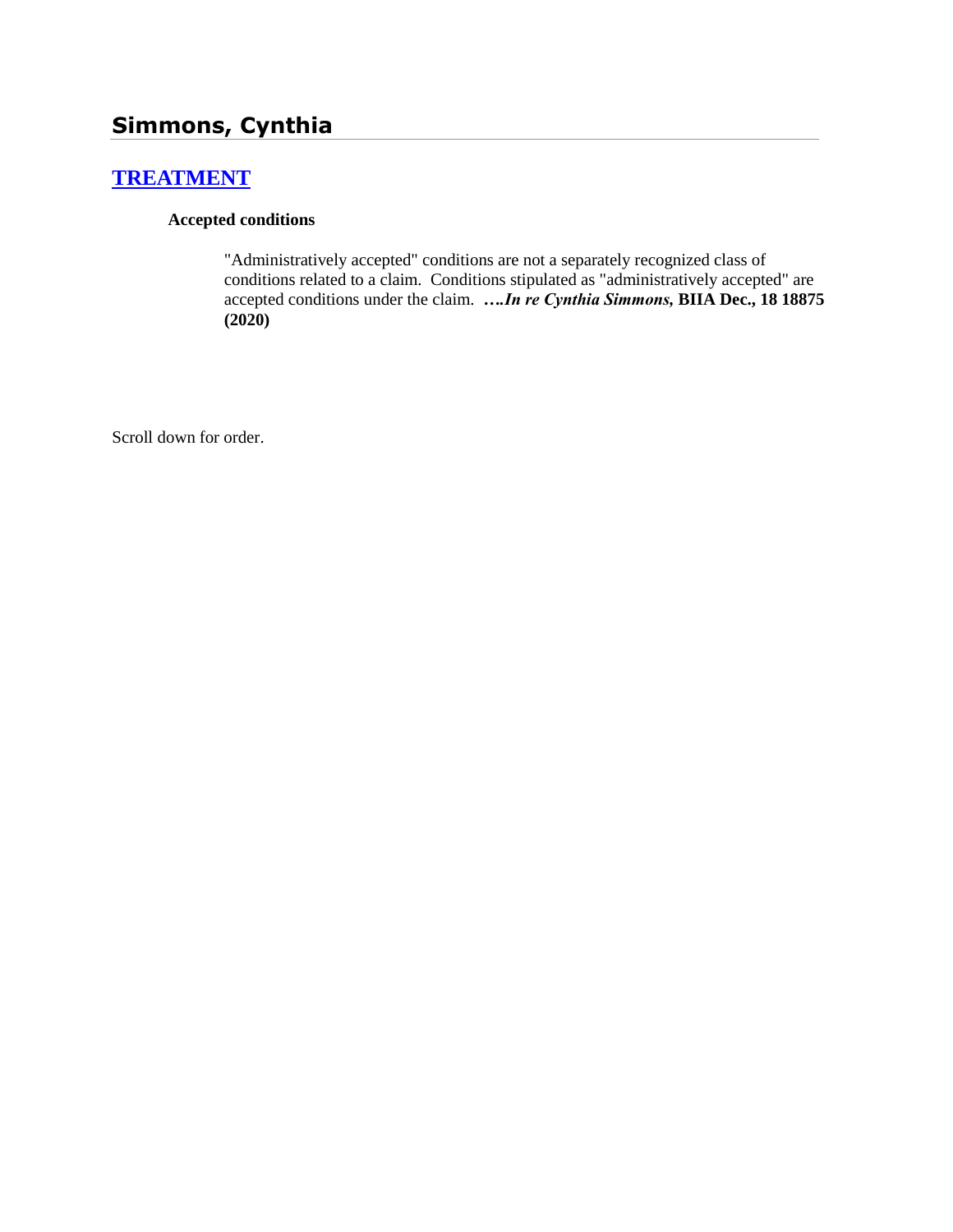#### **BEFORE THE BOARD OF INDUSTRIAL INSURANCE APPEALS STATE OF WASHINGTON**

**)**

#### **CLAIM NO. Y-963854 ) DECISION AND ORDER**

Cynthia Simmons was injured when she tripped and fell while in the course of employment for Sell Thru Services, Inc. She injured her low back, right ankle, feet, and neck. The Department closed the claim with an award for permanent partial disability consistent with Category 2 of the categories of permanent cervical and cervical dorsal impairment. Our industrial appeals judge reversed the order closing the claim and directed the Department to allow conditions of peroneus brevis tendon tear of the right foot, lesion of the talor dome of the right foot, tarsal tunnel syndrome of right foot, and directed treatment for the lumbar joint facet arthritis. The Department contends that we should not allow conditions that were not at issue; we should consider the testimony of Gavin Smith, DPM; and should not allow peroneus brevis tendon tear of the right foot, lesion of the talor dome of the right foot, and tarsal tunnel syndrome of right foot. We have considered the testimony of Dr. Gavin, as well as the complete record. The record does not establish that tarsal tunnel syndrome of the right foot can be diagnosed or related to the industrial injury but the conditions referred to as tear of the peroneus brevis tendon or lesion of the talor dome should be allowed, but are not in need of further treatment. The claim should remain closed, but the evidence establishes Ms. Simmons is entitled to an award for permanent disability for her lumbar impairment in addition to the previously awarded cervical impairment. The Department order closing the claim is **REVERSED** and the matter is **REMANDED** with direction to close the claim with awards for permanent partial disability equal to Category 2 of the categories of permanent lumbosacral impairment and Category 2 of the categories of permanent cervical impairment.

### **DISCUSSION**

Ms. Simmons was injured on July 18, 2006, when she tripped and fell while in the course of employment for Sell Thru Services, Inc. Ms. Simmons testified that she injured her low back, right ankle, feet, and knees. Ms. Simmons was treated with chiropractic and physical therapy and underwent injections into her feet, neck, and low back. Facet neurotomy provided relief to her low back symptoms that occasionally flared. The conditions allowed by final and binding orders of the Department included right ankle sprain and lumbar facet joint arthritis. The conditions that the parties stipulated to as "administratively allowed" included: thoracic sprain and strain, neck sprain and strain, closed dislocation thoracic vertebra, lumbar sprain and strain, closed dislocation lumbar vertebra,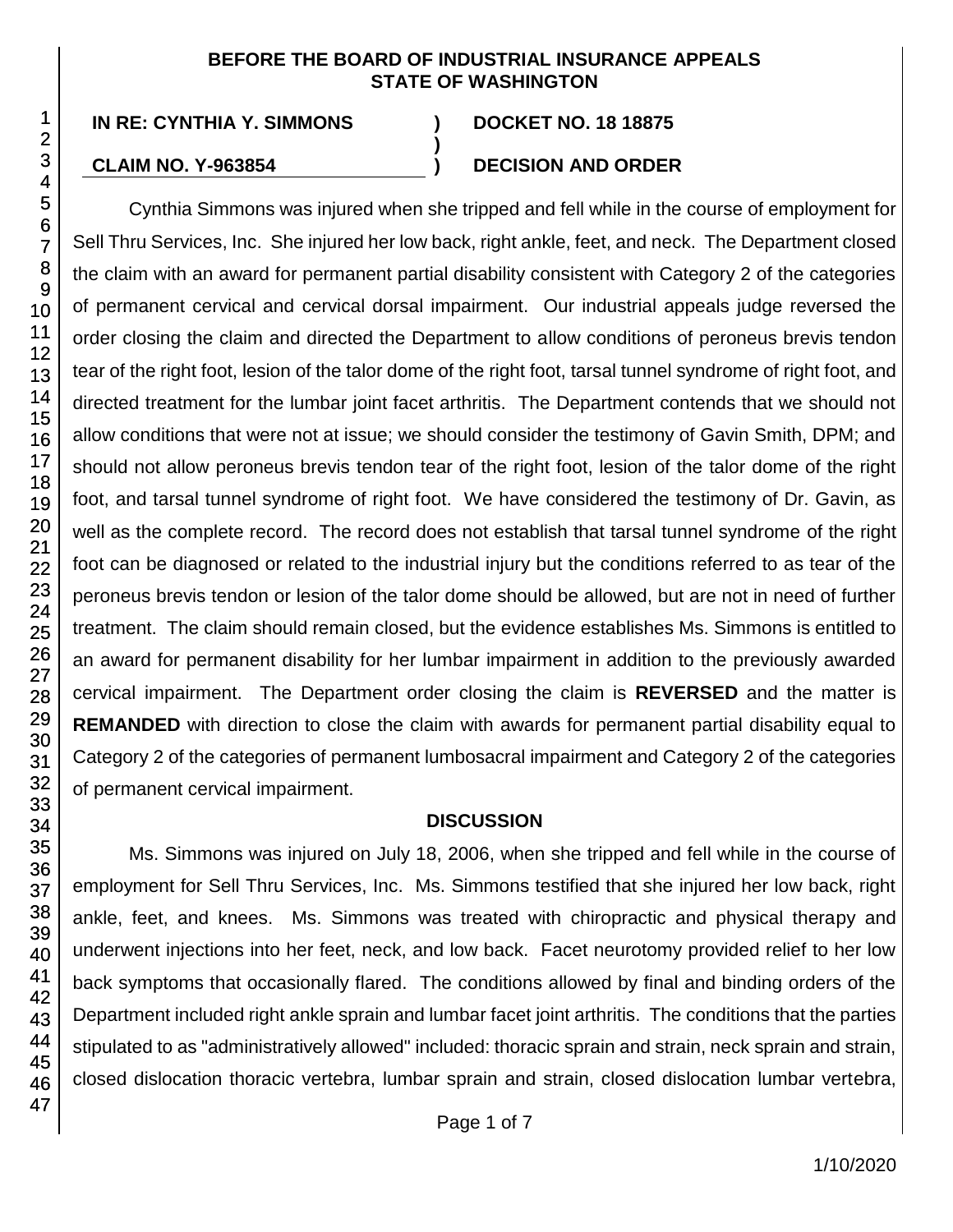and closed dislocation of an unspecified cervical vertebra. The conditions denied by final and binding orders included bilateral carpal tunnel syndrome and right shoulder sprain.

Terrence Hess, DPM, first treated Ms. Simmons for her right foot and right ankle conditions in April 14, 2009. He has continued to treat her through at least September 2018. Based on MRI findings he diagnosed talor dome lesion caused by the industrial injury. He believes a tear of the peroneus brevis tendon occurred as a result of compensation caused by the lesion to the talor dome. He suspected tarsal tunnel syndrome also related to compensation after the industrial injury. He based a possible tarsal tunnel diagnosis on his finding a positive Tinel's sign. Although at certain points in his testimony he appears to diagnose tarsal tunnel, his final assessment of the tarsal tunnel was:

I don't know that it's tarsal tunnel, but it's hard to tell with the nerve loop. I'm drawing a circle. Wherever the nerve is getting interfered with, that's where the problem lies, and I think it may be tarsal tunnel, but I actually think it's more proximal. Even though there's been some evidence on the diagnostic nerve conduction tests suggesting it's tarsal tunnel, I think it's more proximal. I think it's a radiculopathy.<sup>1</sup>

We do not find that this testimony establishes a diagnosis of tarsal tunnel, particularly in light of the lack of support for the diagnosis by other experts. Although the Proposed Decision and Order stated that Arfan Ansari, M.D., who specializes in physical medicine and rehabilitation, diagnosed tarsal tunnel, we could find no such testimony. It can be said that Dr. Ansari infers the diagnosis as he states Ms. Simmons' foot symptoms were caused by neuropathic pain due to compressions of two of the three nerves that pass through the tarsal tunnel of **both** feet. He did not relate any foot conditions to the industrial injury, however. The occurrence of tarsal tunnel symptoms on both feet would not be explained by the industrial injury, which damaged the right foot.

Gavin Smith, DPM, whose testimony was not discussed in the Proposed Decision and Order, also testified that the abnormality of the nerves going through the tarsal tunnel appeared bilaterally and he believed could be explained only by neuropathy or diseased nerves. He diagnosed, however, bi-lateral lateral plantar and inferior calcaneal neuropathy, not tarsal tunnel. Jeffrey Patterson, M. D., an orthopedic surgeon, did not reproduce a positive Tinel's sign and believed there was no basis to diagnose tarsal tunnel. Sidney Spector, M. D., a neurologist, reviewed the EKG data and concluded that the values were fairly equal and symmetrical for both feet. The clinical findings were for both feet and the EKG data likely reflects normal values for Ms. Simmons because she was not presenting

1

l

<sup>1</sup> Hess Dep. at 41.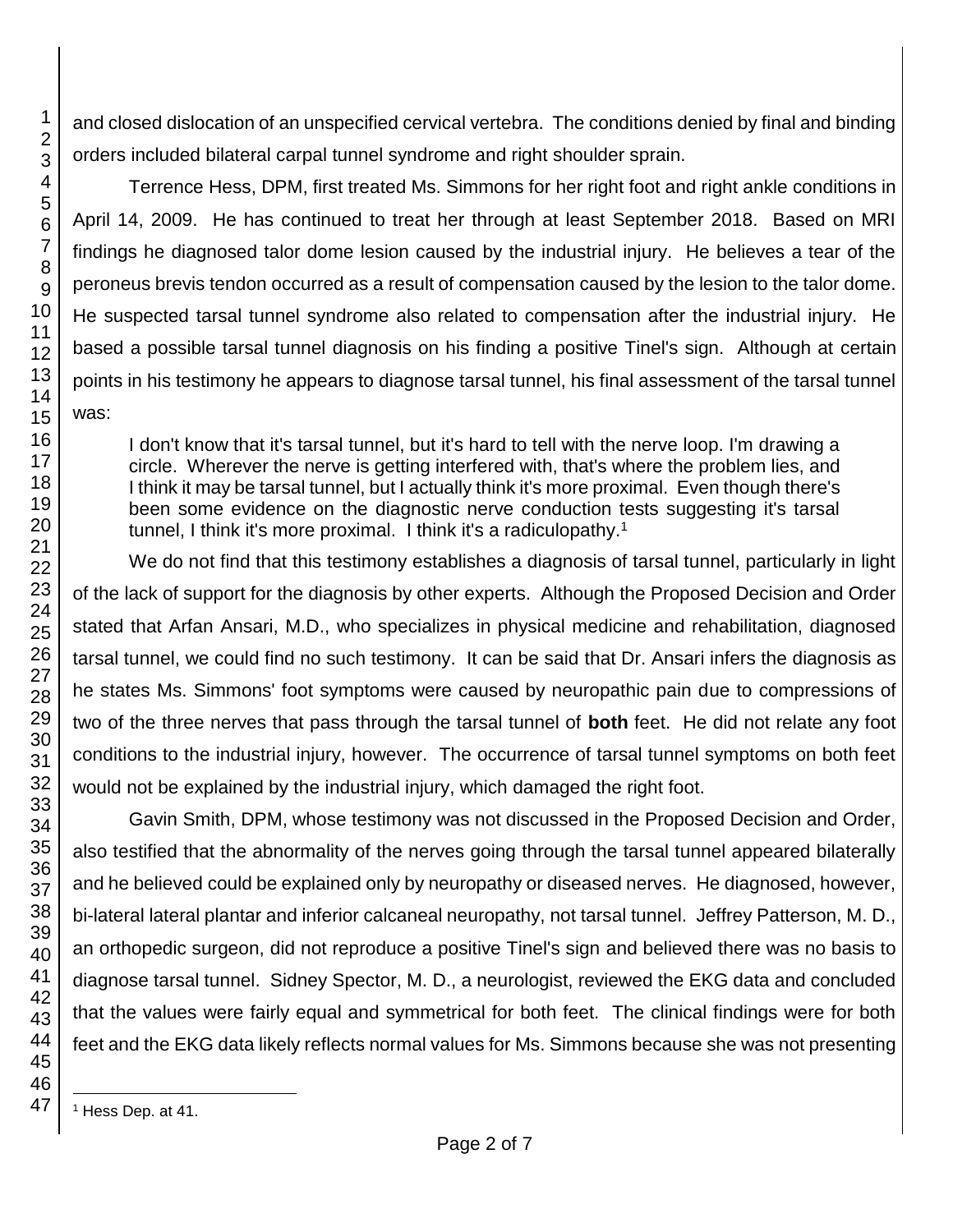clinically with the expected symptoms for tarsal tunnel syndrome. The evidence does not establish that tarsal tunnel, even if diagnosed, was related to the industrial injury.

We conclude that the industrial injury, which involved an ankle sprain allowed under the claim, also caused a lesion of the talor dome. Dr. Hess, Dr. Ansari, and Dr. Patterson noted the lesion based on MRIs. Only Dr. Smith believed it could not be seen on the MRI. Dr. Specter did not comment on this condition. Similarly, they all noted a tear of the peroneus brevis tendon of the right foot as seen on various MRIs. Dr. Hess's explanation of the tear having been caused by the extra wear on the tendon due to the lesion on the talor dome is persuasive, the lesion and tear must be accepted under the claim.

The other problematic issue concerns whether the foot conditions or any of the other numerous conditions finally or "administratively" allowed under the claim require treatment. The two treatment modalities discussed were for bracing the foot conditions or injections, and the medial branch blocks for back pain.

Regarding the foot, only Dr. Hess recommended treatment. He believed he should continue to try different bracing, which is in fact treatment he provided after the claim closure. He did not believe the bracing would be curative, but rehabilitative. He did not elaborate on how it would be rehabilitative. He has been using different bracing since 2011 with mixed results and indicated that he had been trying to get Ms. Simmons' support to make her comfortable. While he says this would be rehabilitative, it's not clear further attempts at bracing would increase her functioning or lead to long term improvement.<sup>2</sup> Merely to make her comfortable is neither rehabilitative nor curative. None of the other experts provide testimony to support ongoing treatment for the foot or that continued bracing would be rehabilitative.

Dr. Ansari devised a treatment plan for her pain. She had been receiving injections plus various medications. He also endorsed lumbar and cervical blocks for facet mediated pain. He did not find that she was experiencing any significant radicular symptoms. In November 2017 she was seen, and, after having had another block, the pain was improved. In July 2018 her pain was returning and Dr. Ansari noted the effects of the blocks are not permanent. Like Dr. Hess for the foot, he testified that ongoing blocks would be rehabilitative without providing any explanation why they should be considered so, rather than palliative. None of the experts testifying for the Department believed treatment was necessary and believed that her conditions were at maximum medical

l <sup>2</sup> See WAC 296-20-01002 definition of proper and necessary treatment.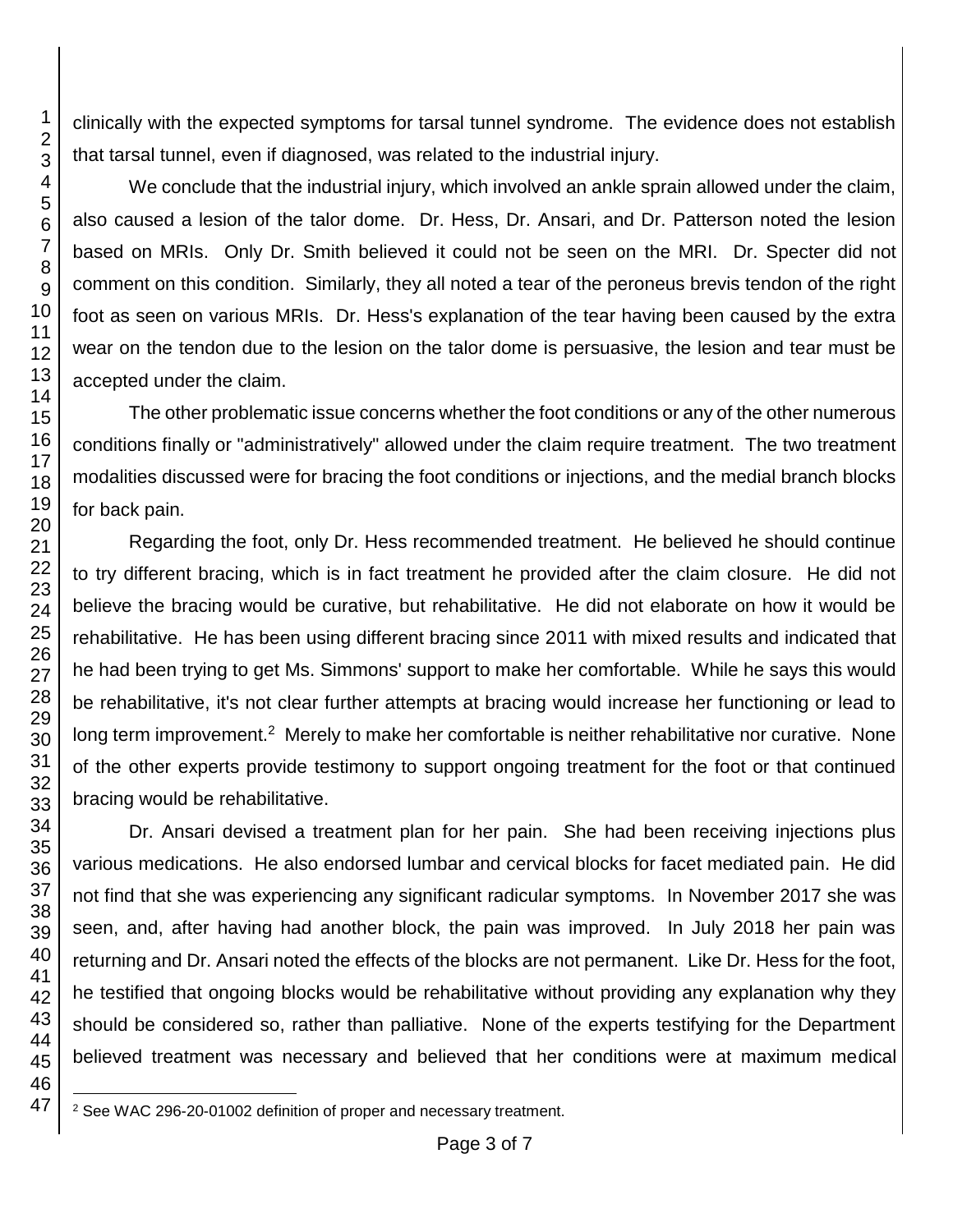improvement. We conclude that lumbar and cervical blocks for facet mediated pain is not curative or rehabilitative and therefore is not proper and necessary treatment.

Because we affirm claim closure, we need to address appropriate permanent partial disability. The Department had attempted to close the claim in 2016 with an award for a Category 2 **lumbar** disability. After an appeal, the parties agreed to reverse that order with direction to provide additional treatment. When the Department issued the order closing the claim this time, it did so with a Category 2 for **cervical** disability. The lumbar disability should be included when the claim is closed. It was supported by Dr. Ansari and not disputed by Dr. Patterson, who agreed the Category 2 of lumbar impairments was appropriate in 2016, but did not clearly affirm it was appropriate in 2018 when the order under appeal was issued. Dr. Specter did not address permanent partial disability nor did the podiatrists, either for the foot or the cervical and lumbar spines. Dr. Hess testified that he thought Ms. Simmons had a permanent impairment of her foot, but did not provide a rating. No other testimony from any expert was elicited regarding impairment due to the foot conditions.

Finally, we are not persuaded by the Department's arguments about the findings for conditions it stipulated were accepted by the Department. Although it's true the stipulation referred to many conditions as "administratively accepted" the Department does not argue that "administratively accepted" means something other than accepted under the claim, we are not aware of a class of conditions that can be "administratively accepted" but not otherwise accepted under the claim. We direct the Department accept the conditions of peroneus brevis tendon tear of the right foot, lesion of the talor dome of the right foot, to deny responsibility for bilateral tarsal tunnel, issue findings of fact to direct the Department to accept conditions that were stipulated as administratively accepted and to close the claim with awards for lumbar and cervical impairment.

#### **DECISION**

In Docket No. 18 18875, the claimant, Cynthia Y. Simmons, filed an appeal with the Board of Industrial Insurance Appeals on June 20, 2018, from an order of the Department of Labor and Industries dated April 23, 2018. In this order, the Department closed the claim with an award for permanent partial disability consistent with Category 2 of the categories of permanent cervical and cervical dorsal impairment. This order is incorrect and is reversed and remanded to the Department with direction to accept the tear of the peroneus brevis tendon of the right foot, lesion of the talor dome of the right foot, deny responsibility for bilateral tarsal tunnel, and close the claim with awards for permanent partial disability equal to Category 2 of the categories of permanent cervical and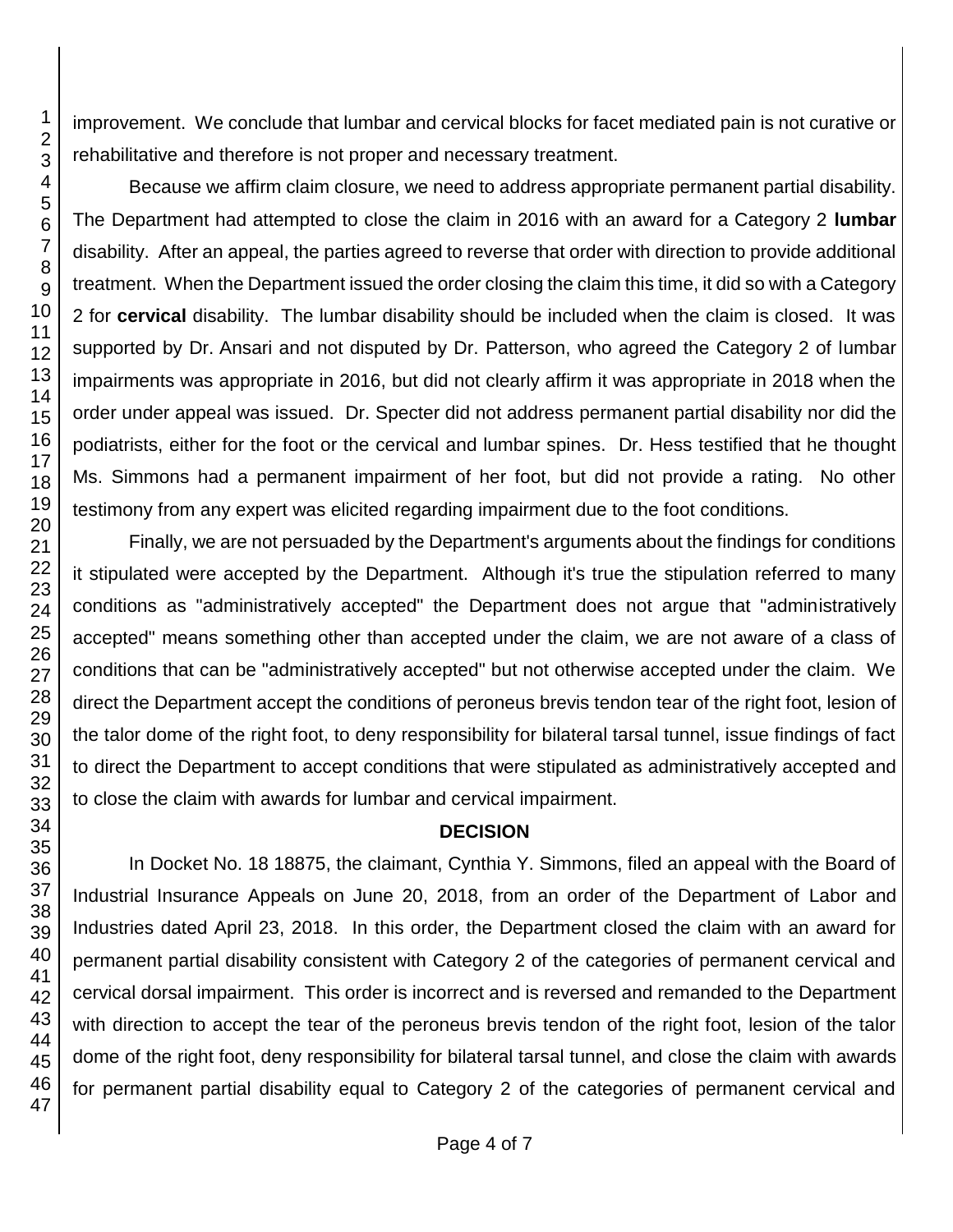cervical dorsal impairment and Category 2 of the categories of dorso-lumbar and lumbosacral impairment.

#### **FINDINGS OF FACT**

- 1. On September 4, 2018, an industrial appeals judge certified that the parties agreed to include the Jurisdictional History in the Board record solely for jurisdictional purposes.
- 2. Cynthia Simmons sustained an industrial injury on July 18, 2006, when she tripped and fell in the course of her employment with Sell Thru Services, Inc. Conditions described as lumbar facet arthritis, strain and strain of the thoracic spine, strain and sprain of the cervical spine, closed dislocations of the thoracic, lumbar and cervical vertebrae, sprain of the right ankle, lumbar facet stenosis, lumbar facet arthropathy, and chronic lumbar and cervical strains with facet mediated pain were proximately caused by the industrial injury.
- 3. Ms. Simmons' conditions described as a tear of the peroneus brevis tendon of the right foot and lesion of the talor dome of the right foot were proximately caused by the industrial injury.
- 4. Ms. Simmons' condition described as tarsal tunnel syndrome was not proximately caused or aggravated by the industrial injury.
- 5. As of April 23, 2018, Ms. Simmons' conditions caused by the industrial injury were fixed and stable and did not need further proper and necessary treatment.
- 6. On April 23, 2018, Ms. Simmons had a permanent partial disability caused by the industrial injury equal to Category 2 of the categories of permanent dorso-lumbar and lumbosacral impairments as described by WAC 296-20-280.
- 7. On April 23, 2018, Ms. Simmons had a permanent partial disability caused by the industrial injury equal to Category 2 of the categories of permanent cervical and cervico-dorsal impairments as described by WAC 296-20-240.

#### **CONCLUSIONS OF LAW**

- 1. The Board of Industrial Insurance Appeals has jurisdiction over the parties and subject matter in this appeal.
- 2. Ms. Simmons' conditions caused by the industrial injury were fixed and stable as of April 23, 2018, and she is not entitled to further treatment. RCW 51.36.010.
- 3. On April 23, 2018, Ms. Simmons had permanent partial disabilities within the meaning of RCW 51.32.080 proximately caused by the industrial injury.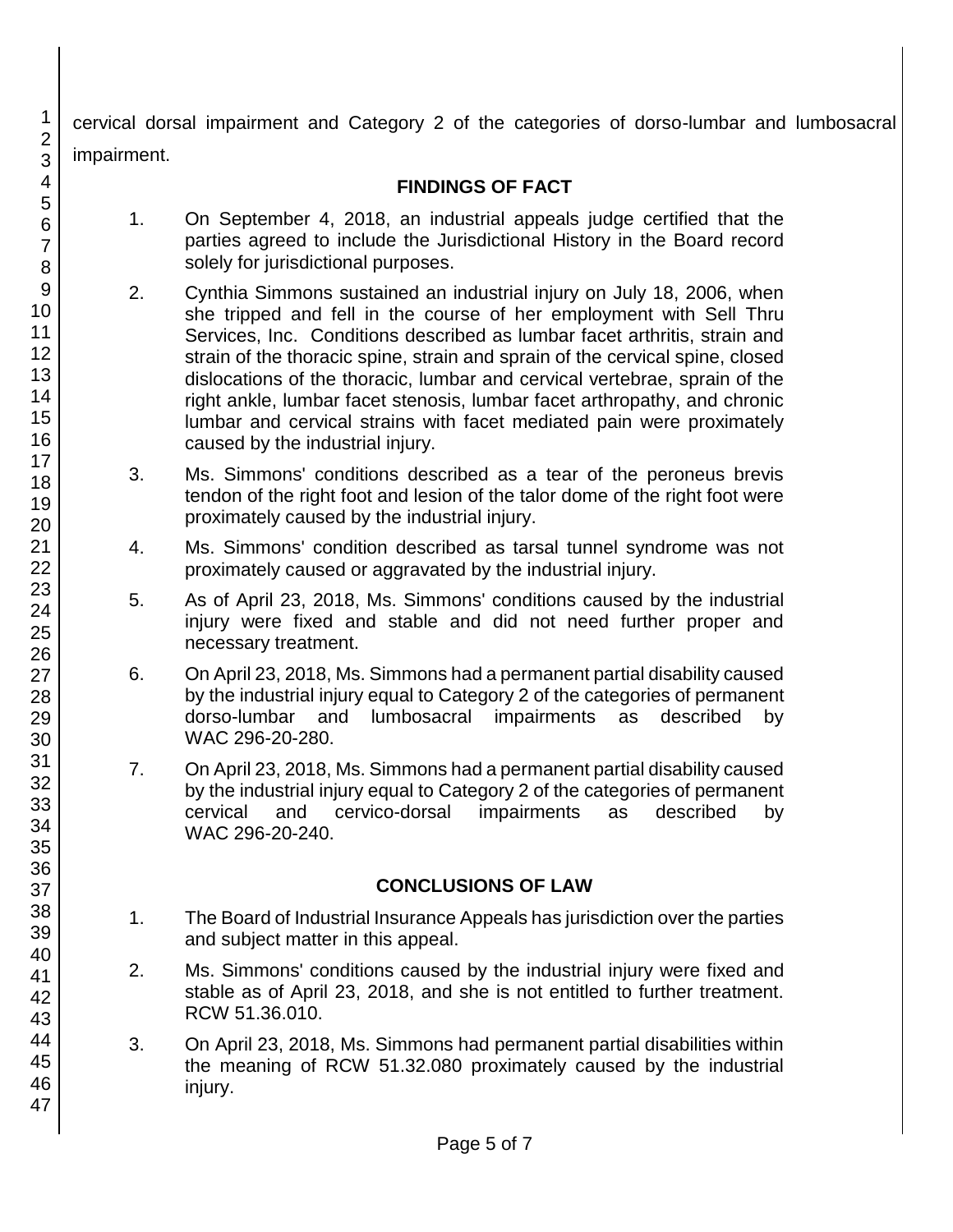4. The Department order of April 23, 2018, is reversed. This matter is remanded to the Department with direction to accept responsibility for a tear of the peroneus brevis tendon of the right foot and lesion of the talor dome of the right foot, deny responsibility for bilateral tarsal tunnel syndrome; pay a permanent partial disability award equal to Category 2 of the categories of permanent dorso-lumbar and lumbosacral impairments, less prior awards, if any; pay a permanent partial disability award equal Category 2 of the categories of permanent cervical and cervico-dorsal impairments, less prior awards, if any; and to close the claim.

Dated: January 10, 2020.

BOARD OF INDUSTRIAL INSURANCE APPEALS<br>A CULUATION CONTROL LIAMS, Chairperson **ENG, Member**